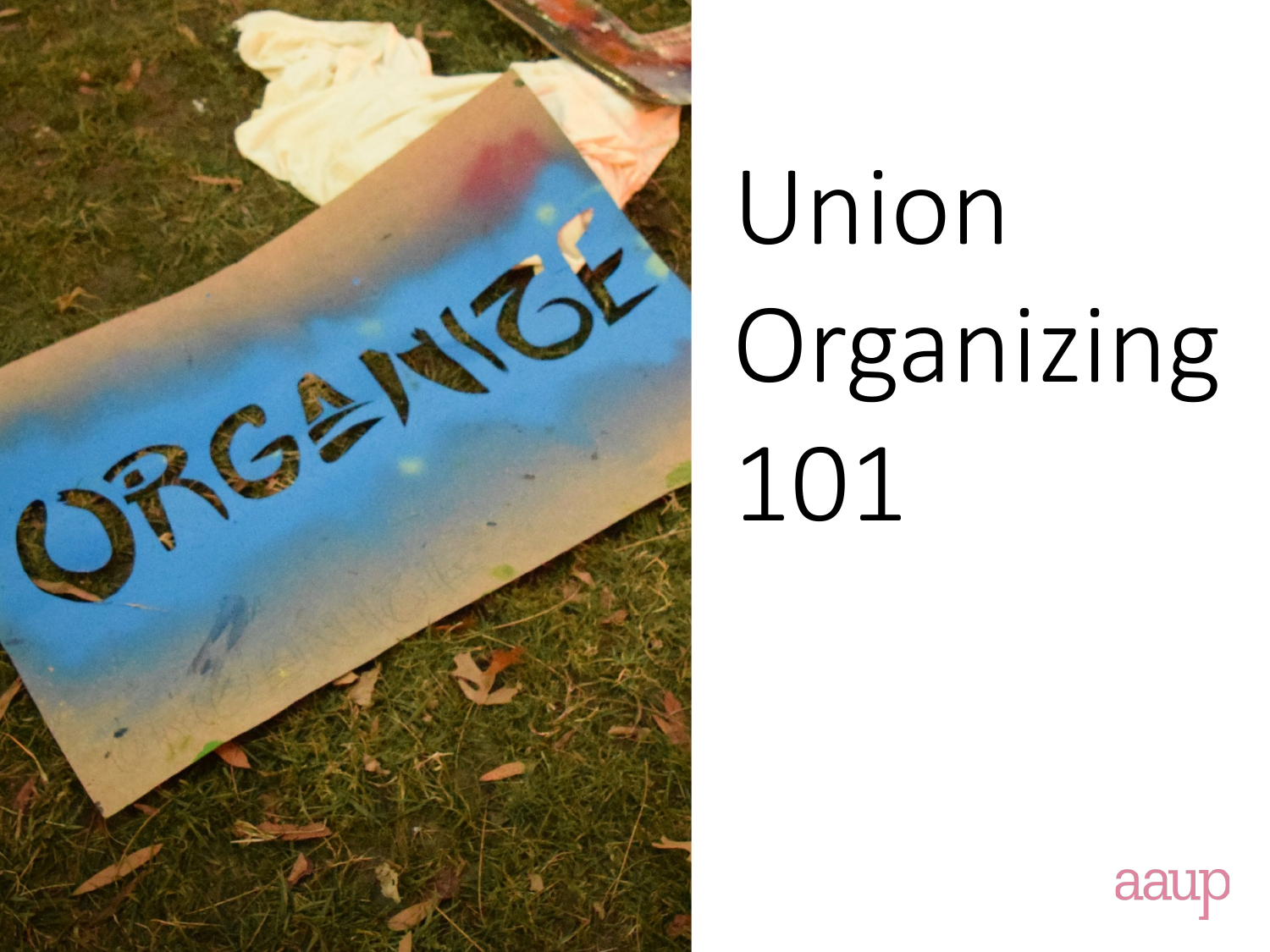#### Contents

#### 1: Intro to Organizing

Basic principles and why they are effective



2: Presentation to Give to an Organizing Committee A model used by professional organizers and successful AAUP chapters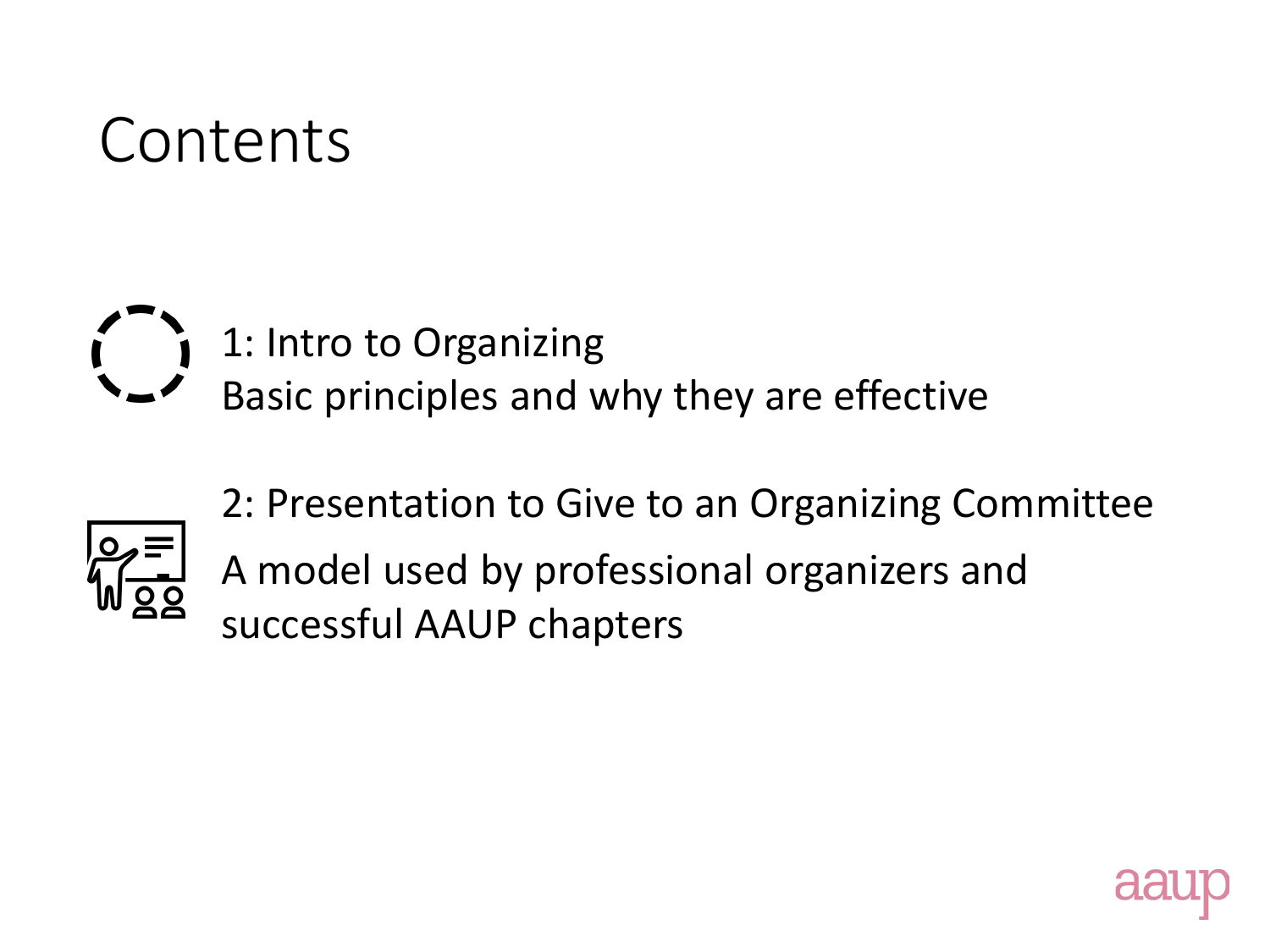## 1: Intro to Organizing



Basic principles of organizing Why they are effective

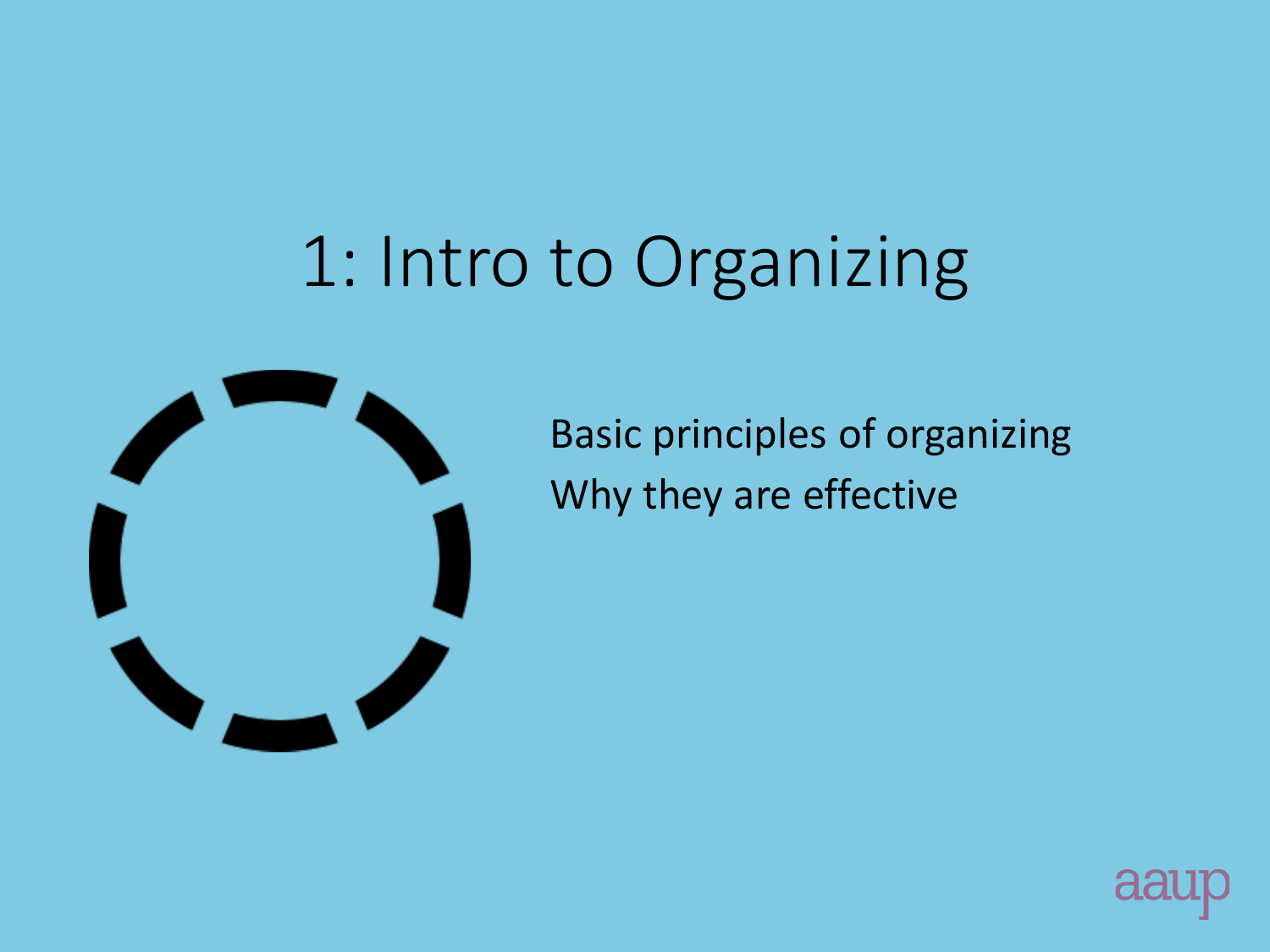### Organizing is Building for Power

Organizing takes many forms:

- **Increasing membership\***
- **Moving members to be active in their chapter\***
- **Communicating with members about needs, concerns, victories\***
- Planning and carrying out actions to improve working conditions
- Obtaining commitments from members to complete tasks, come to meetings, and participate in actions
- Building reciprocal relationships with allies

\*These building blocks precede all other forms of organizing. They must be constantly performed for the other forms to succeed.

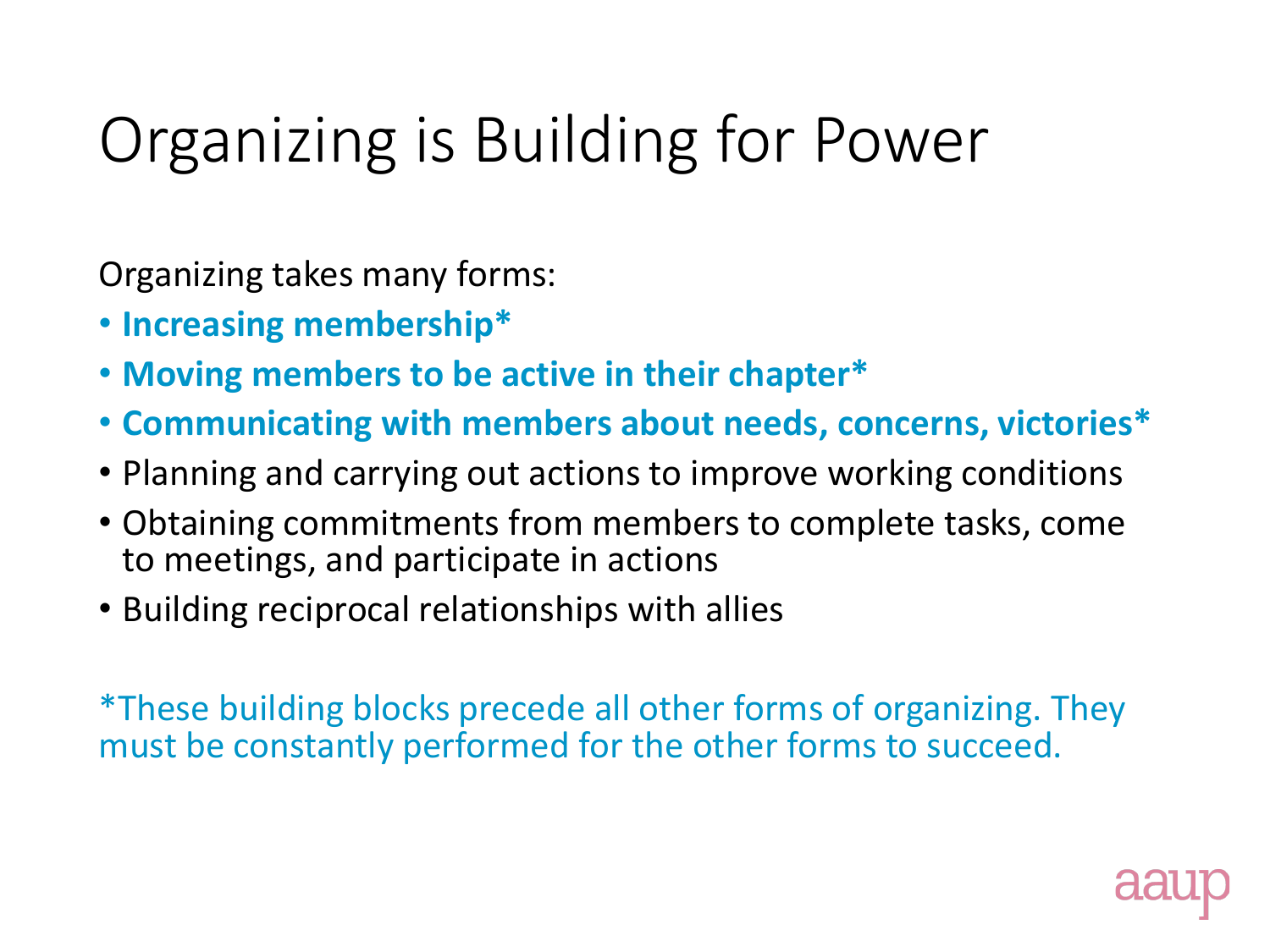#### Democratic Principles

- Organizing brings people together to collectively determine the direction of their chapter.
- The most basic building block for organizing is the one-on-one conversation.
- Building for power requires large numbers of active members.
- **Everyone is necessary, not just an elite few.**
- No one wants to be part of a group in which they don't have a voice.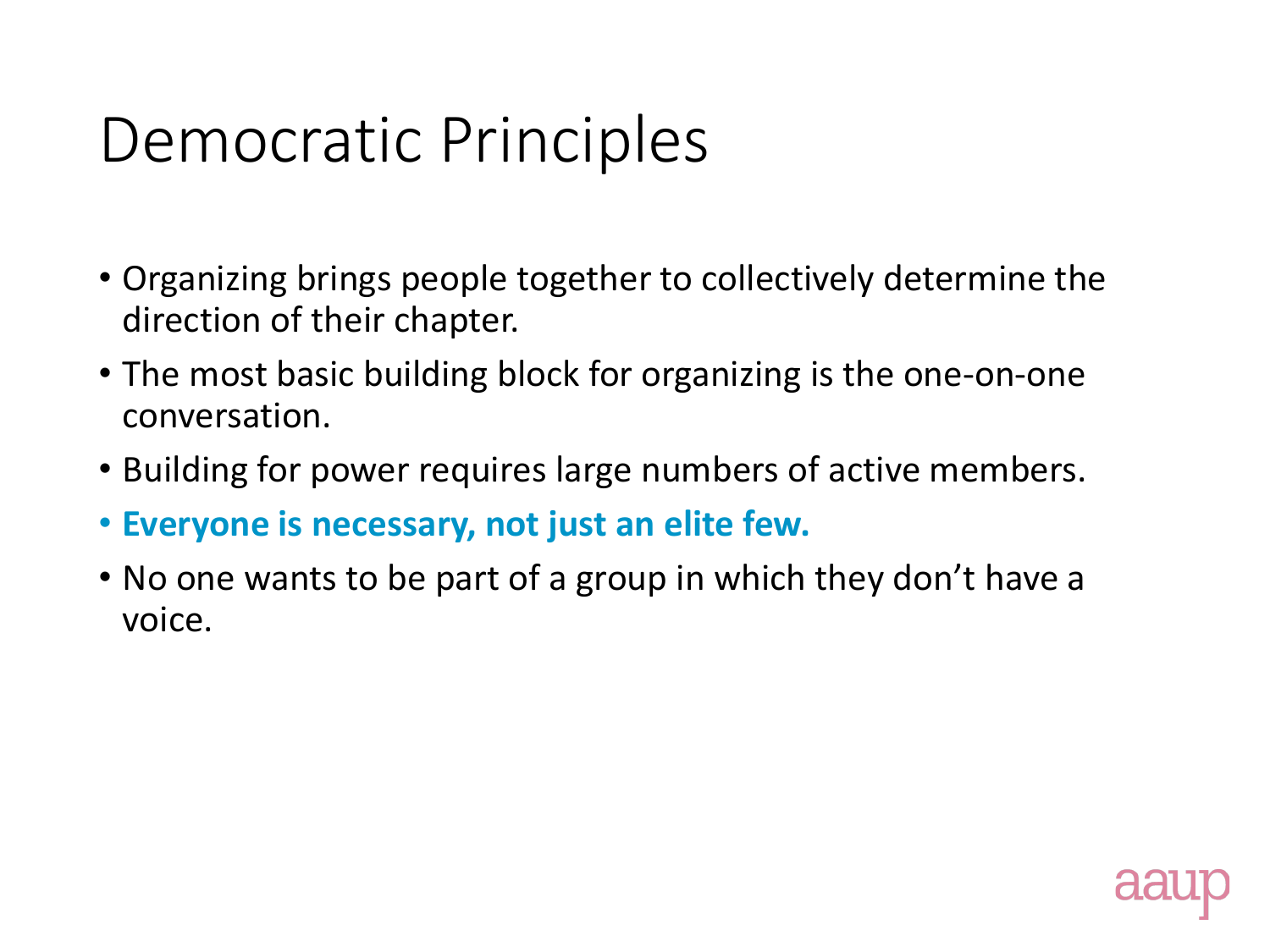#### Member-Based Unionism

- We organize because there is strength in numbers
- A union is as strong as its members! We need high membership numbers **and** high rates of active participation.
- Everyone pitches in.
- We build and strengthen our union through repeated one-on-one conversations.
- We both educate and learn in one-on-ones.
- We don't "third-party" our union. The union isn't just officers or activists or national affiliates—it IS the members.

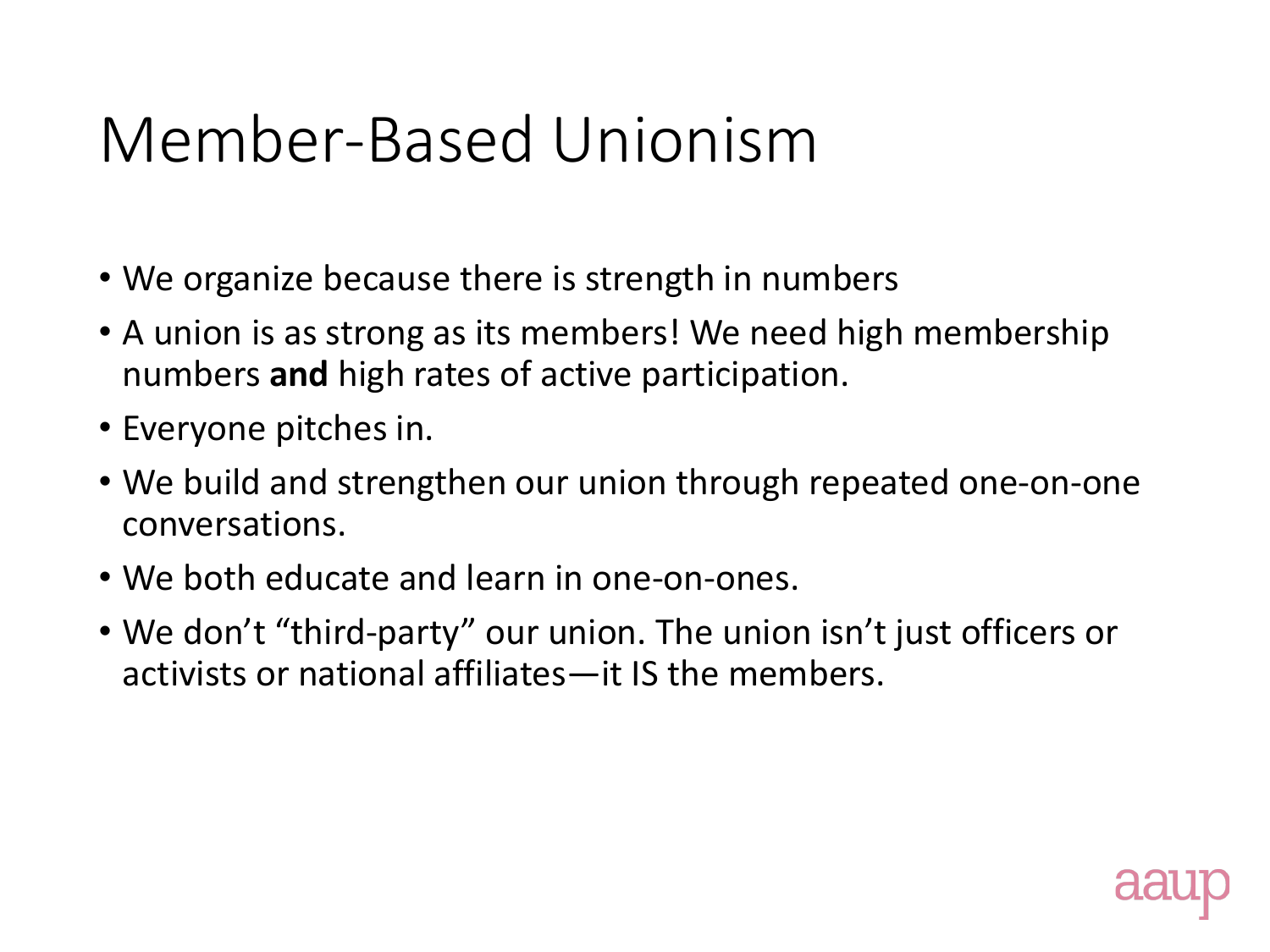#### What Can We Achieve?

- A contract and/or handbook that offers job protections
- Access to budgets and financial documents
- Seats on university committees
- Input on planning, financial, and academic decisions
- Faculty senate resolutions that work with chapter goals
- Better legislation

In many states, once a union achieves majority status and is certified, the employer is compelled by law to meet with them and bargain in good faith over working conditions.

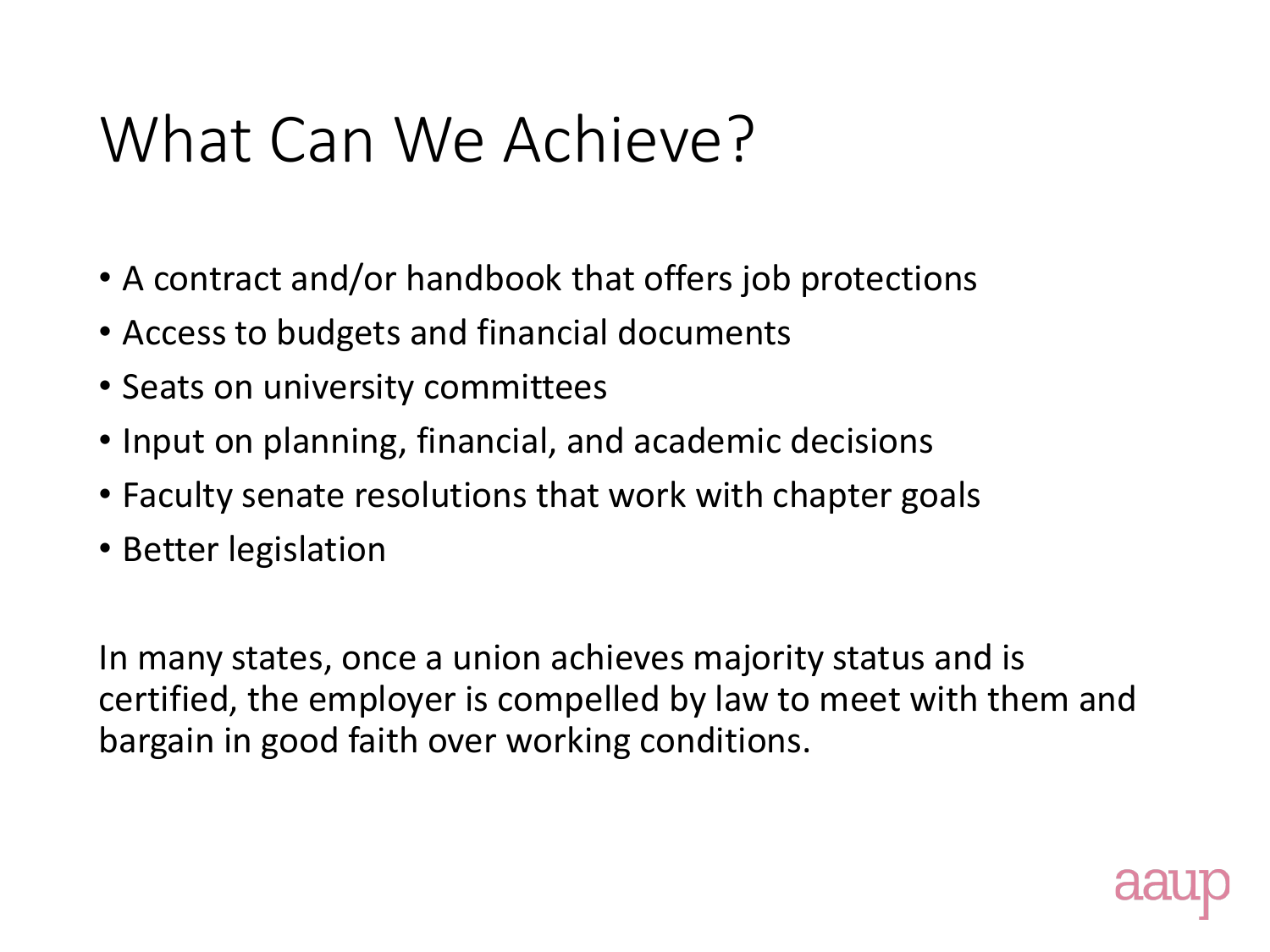### Identify Organizing Issues

When identifying issues around which to organize, focus on issues that

- Come up repeatedly in conversations across many departments and important to many people
- Reflect the goals of the chapter
- Motivate people to get involved
- Are actionable—can be addressed through practical, measurable solutions

Develop plans for how the chapter will address the issues, refining them based on feedback in one-on-ones.

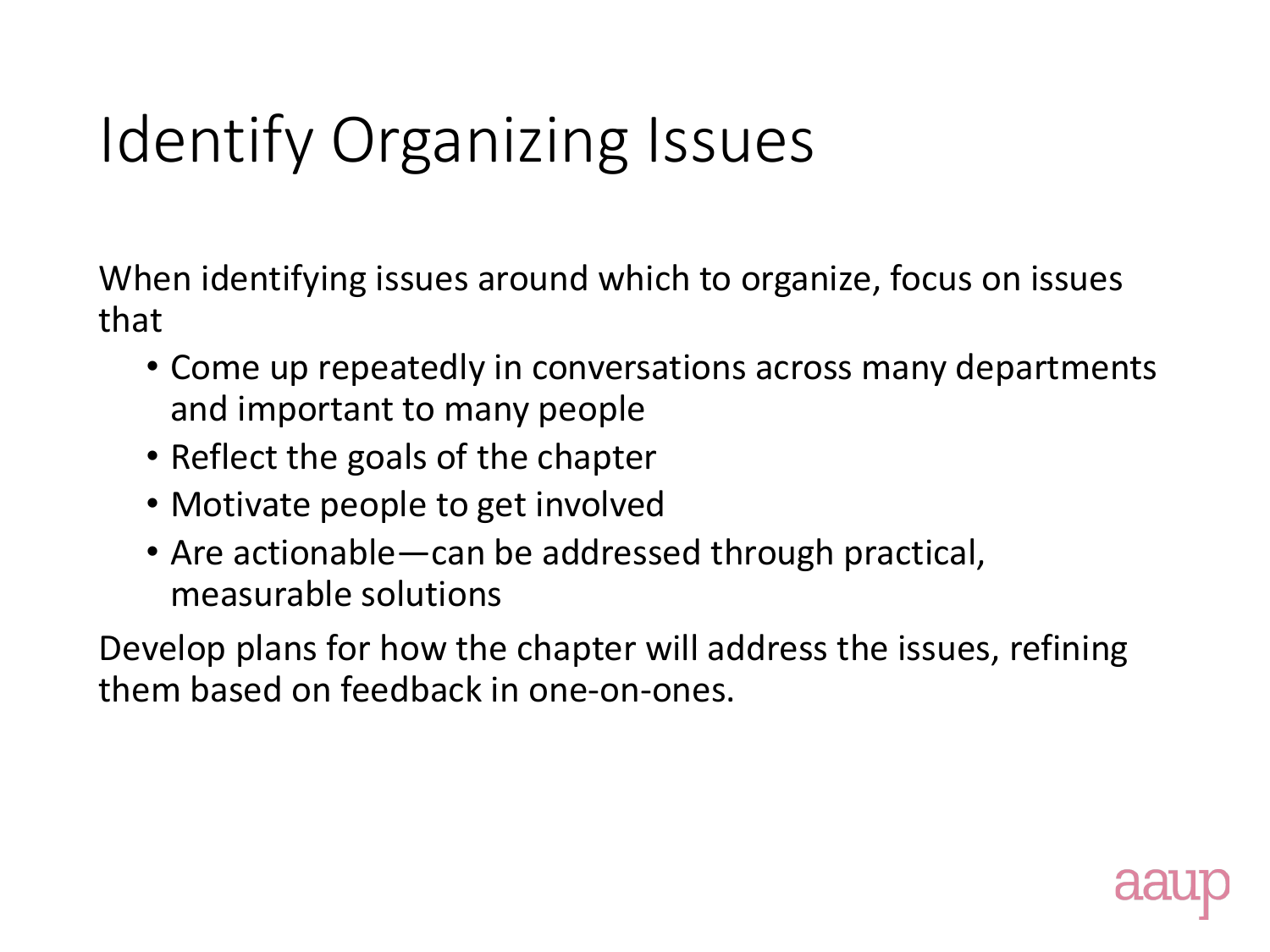#### 2: Presentation to Give to an Organizing Committee



A model used by professional organizers and successful AAUP chapters

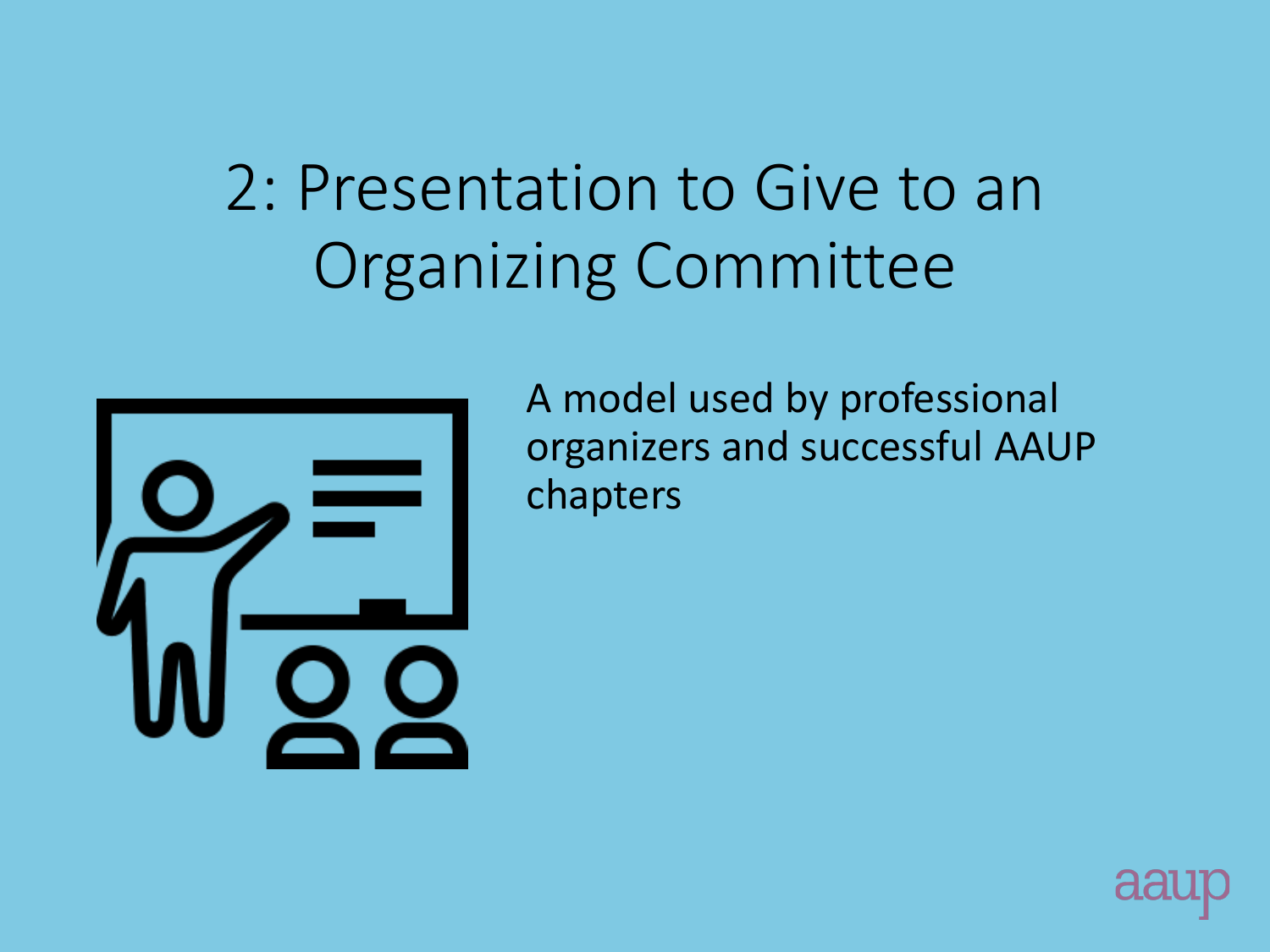#### The OC

The first step in organizing a new chapter or building membership in an existing one is to put together an Organizing Committee (OC)—a group of committed activists who are willing to serve as department representatives and talk to their colleagues.

New chapters: OC members recruit other OC members until there is a group large enough to talk with all potential members.

Existing chapters: If there's already a department rep structure, they perform the functions of an OC. If not, one will need to be formed.

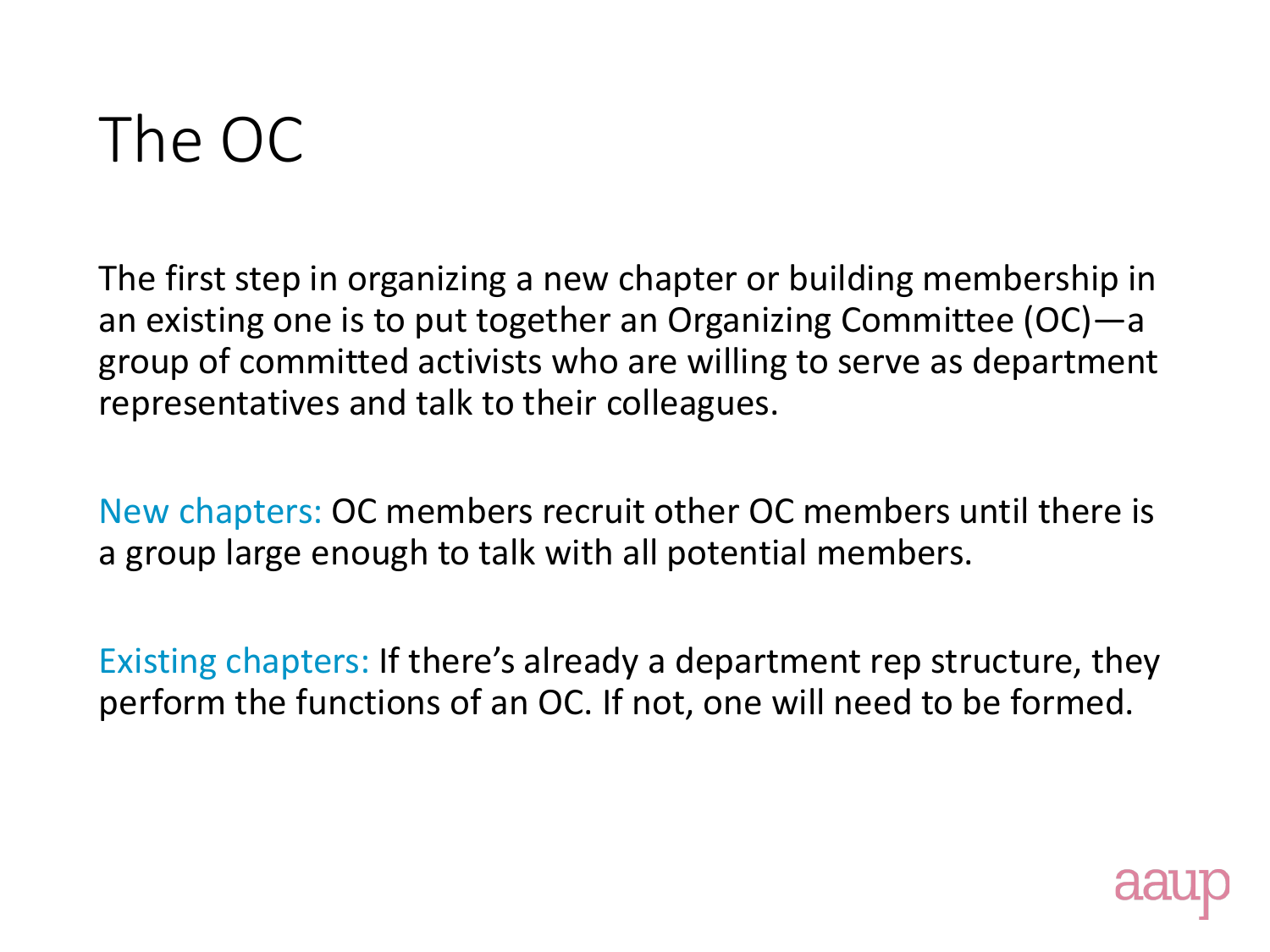#### Organizing Committee Structure

One department rep for every 10 potential members

Reps do office visits to all 10 people every 2 weeks, asking them to join union and actively participate

Reps meet every 2 weeks and turn in completed membership forms, discuss problems and what is/isn't working, help develop strategy

Repeat until everyone in bargaining unit has either joined or made obvious will not join.

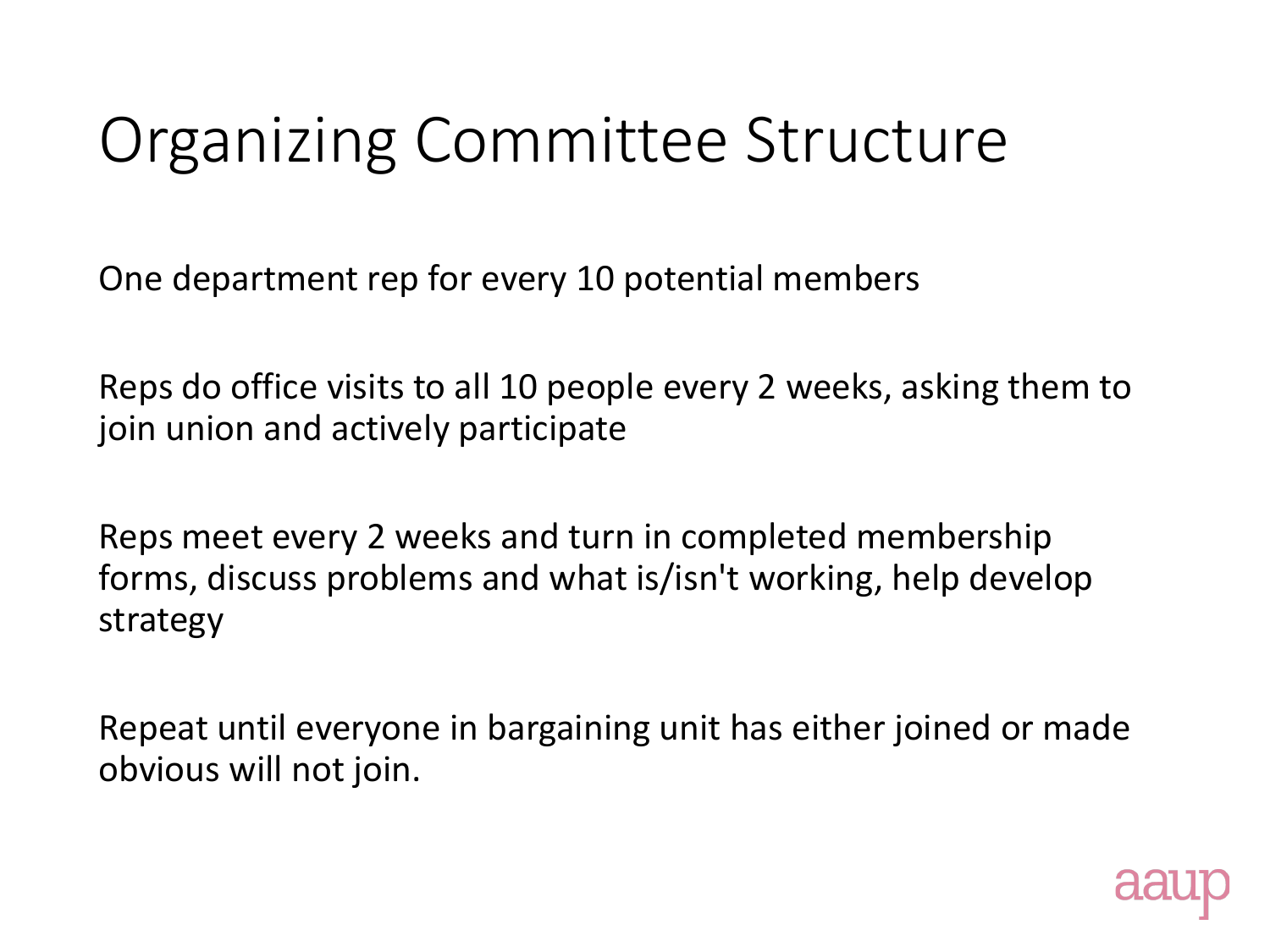### Before Conducting Visits

Recruit department reps for organizing committee

Map departments. List:

- Everyone in the dept. who is eligible to join
- Each person's office location

Create a piece of lit for organizing

- Useful to have ready when asked for more info
- Can provide a reason for later visits
- Do not overly rely on lit! Conversations are essential

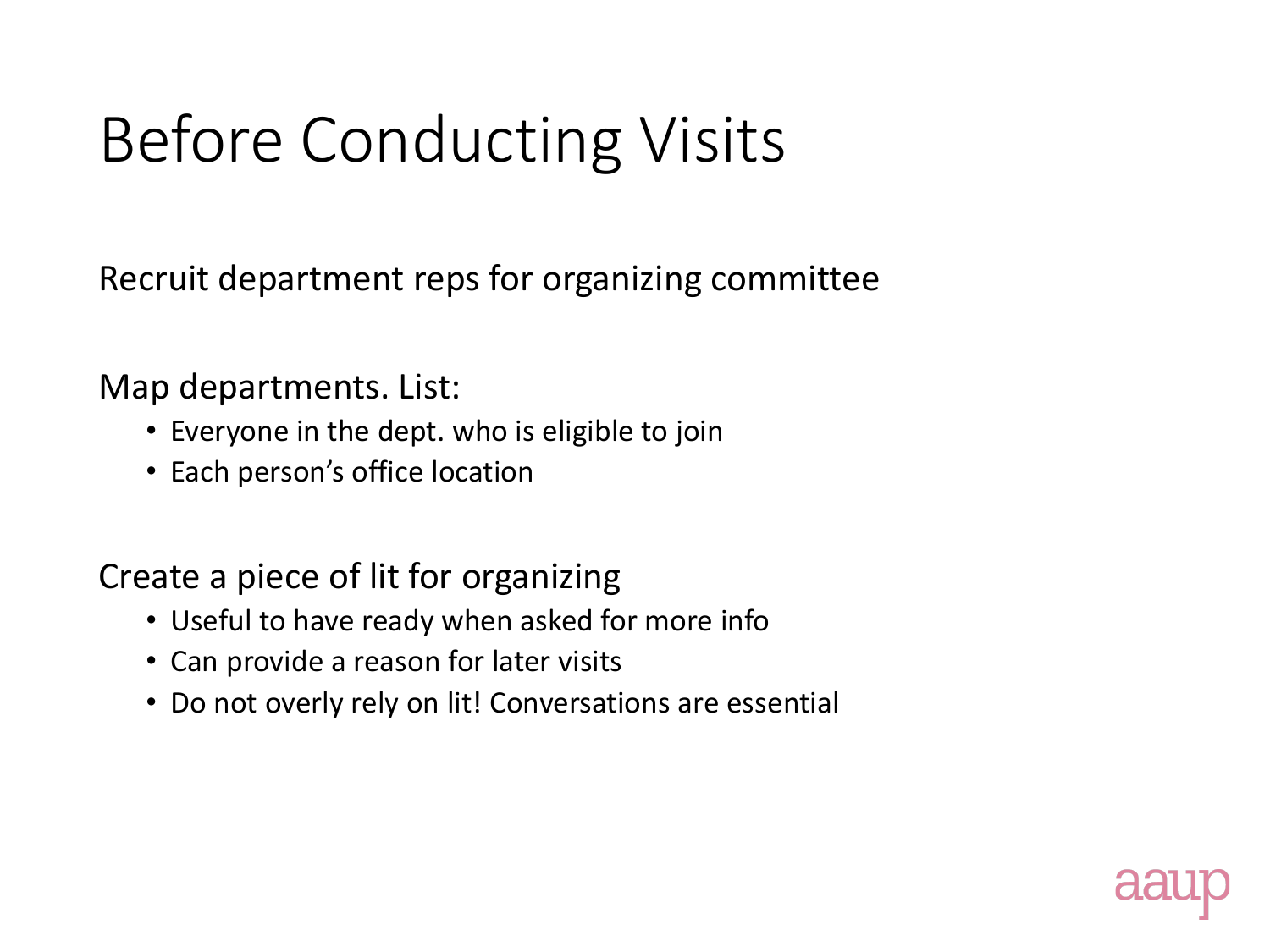### Why Office Visits?

People rarely join other than through face-to-face visits. Visits provide an opportunity to:

- Answer questions, address fears and anxieties
- Educate about what union members are facing and what they are doing about it
- Learn about potential member's issues
- Agitate around those issues
- Combat misinformation
- Move to commit and become actively involved
- Recruit new OC members to talk to colleagues

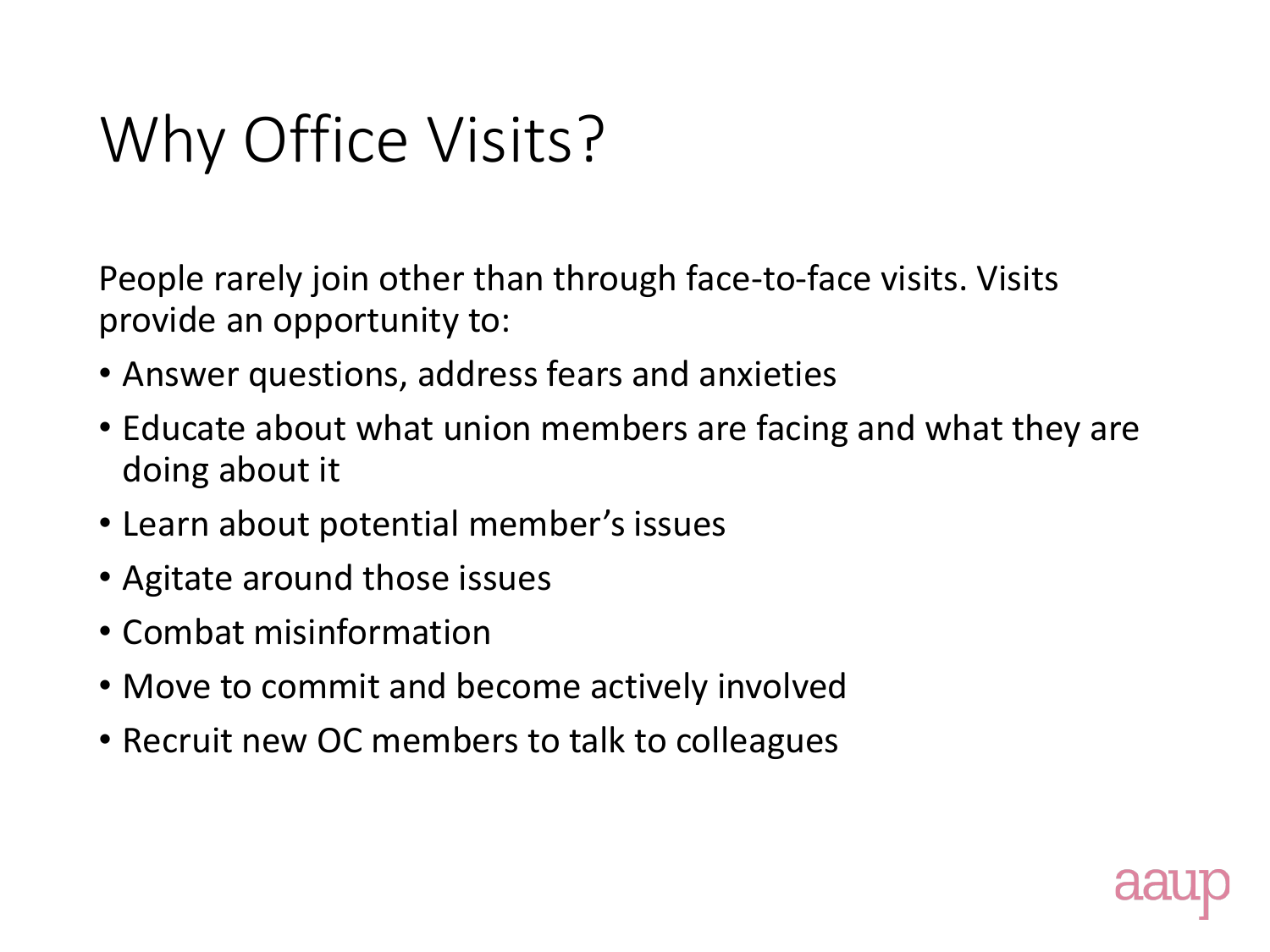#### The Organizing Conversation

- Get their story find out the person's issue
- Inoculate answer questions, address misinformation
- Give union's vision educate about:
	- Importance of standing together
	- What our union can accomplish
- Assess and agitate figure out where they are, use their issue to move them
- Move to action ask them to:
	- Join
	- Be active in the union

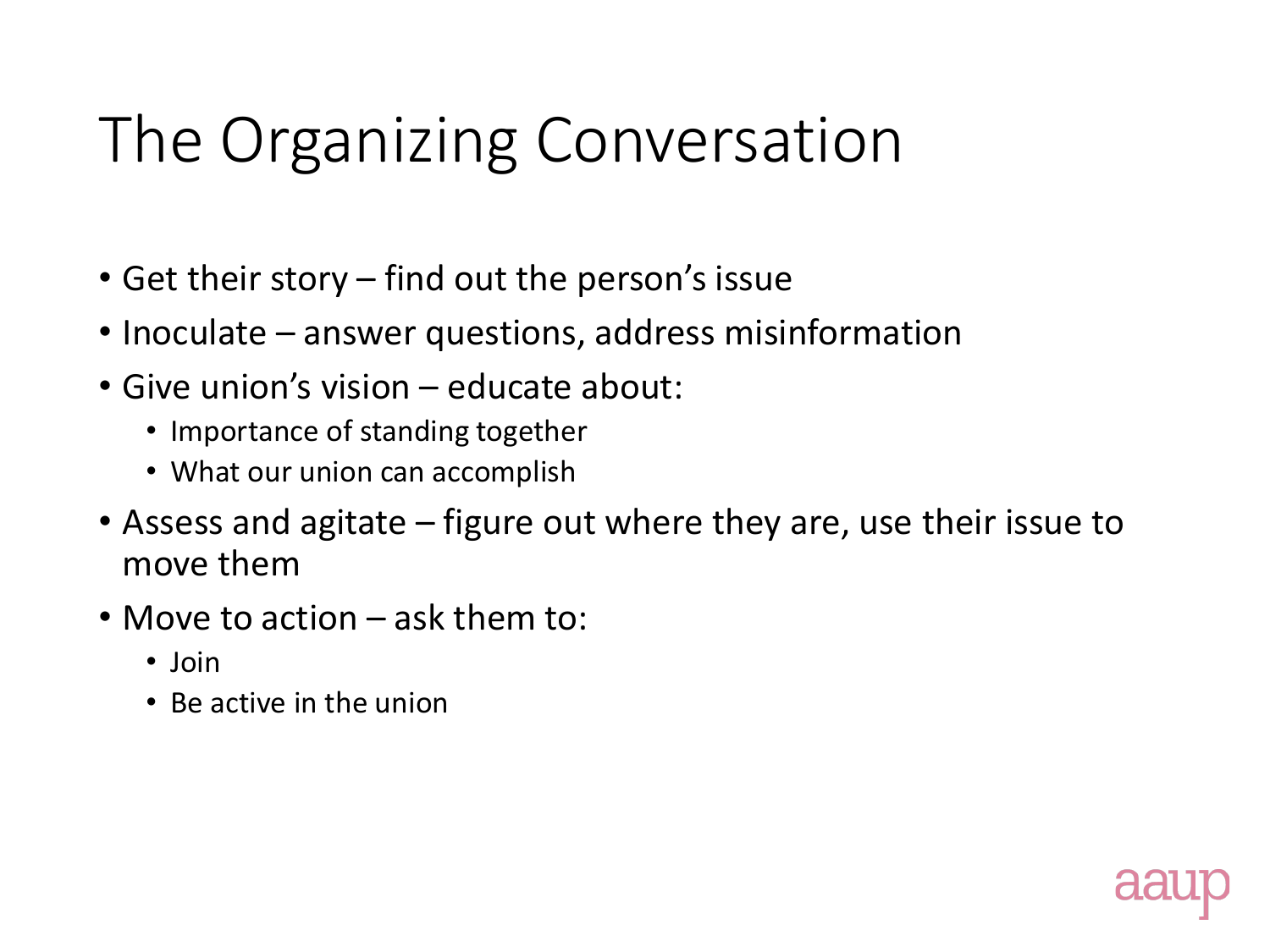#### Common Issues to Discuss

Whatever issues your faculty are facing, whatever they are planning to do about those issues, and whatever issues potential members bring up. These commonly include:

- Compensation and benefits
- Academic freedom
- Class size
- Workload
- Voice
- Job security
- Shared governance Unionism and shared governance work to strengthen each other! (Recruiting members of shared governance bodies will be helpful down the line.)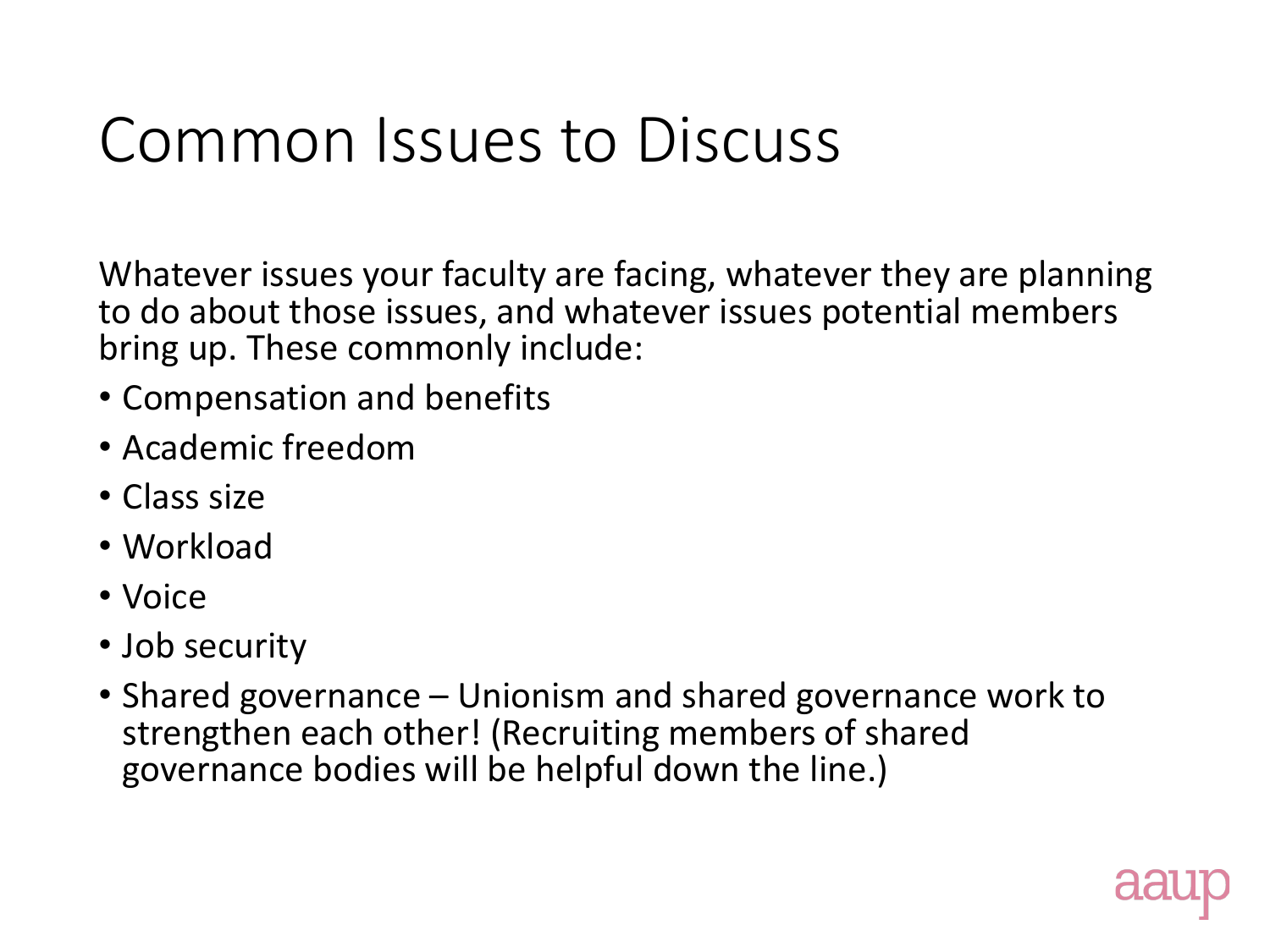#### Common Objections and Responses

#### Can't afford it

"I understand we make very little, but you'll be even less able to afford everything if we don't have a strong union."

We can't do anything due to law, administration, state funding…. "Legislators, administrators, funding, etc. don't determine whether a union has power. Unions existed long before union-friendly policies."

My colleagues aren't going to join/do anything

"You have to create the momentum."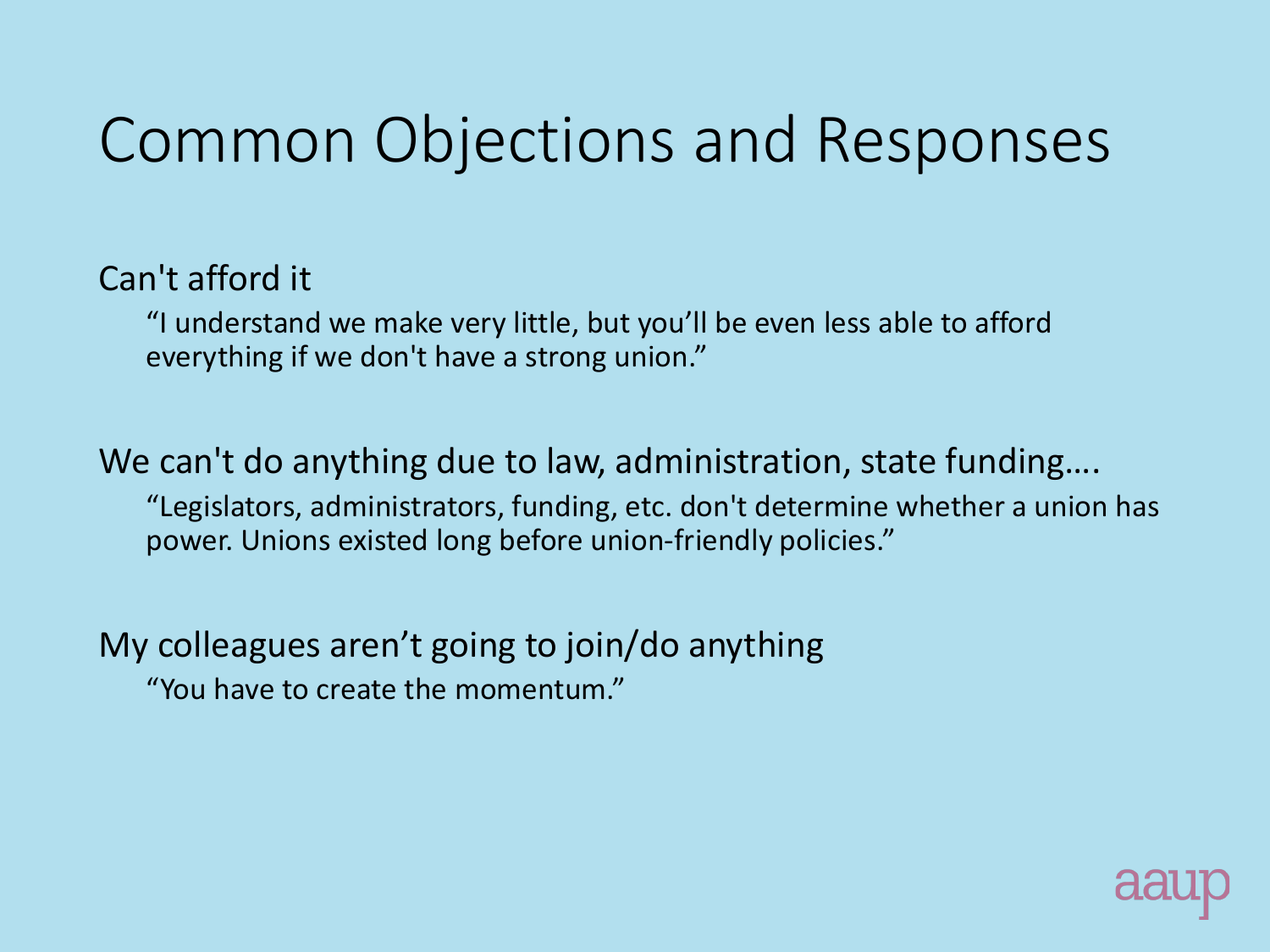#### Academics don't need unions

"Know anyone compressed? Underpaid? Struggling with an unclear tenure process?" Too much committee work?"

We have a good relationship with our administration, and a union will transform it into a bad relationship

- "Unions aren't an entity outside their members; they ARE the members. If we already have a positive relationship, then our union will reflect that."
- "If our admin works constructively with us, they should be happy to have that arrangement formalized."
- "The next administration might not be so friendly."

#### Other staff on campus have a union, and it's terrible. How will an AAUP union be any different?

"The AAUP's unions are member driven. If you think the union isn't working, you can be a voice of change."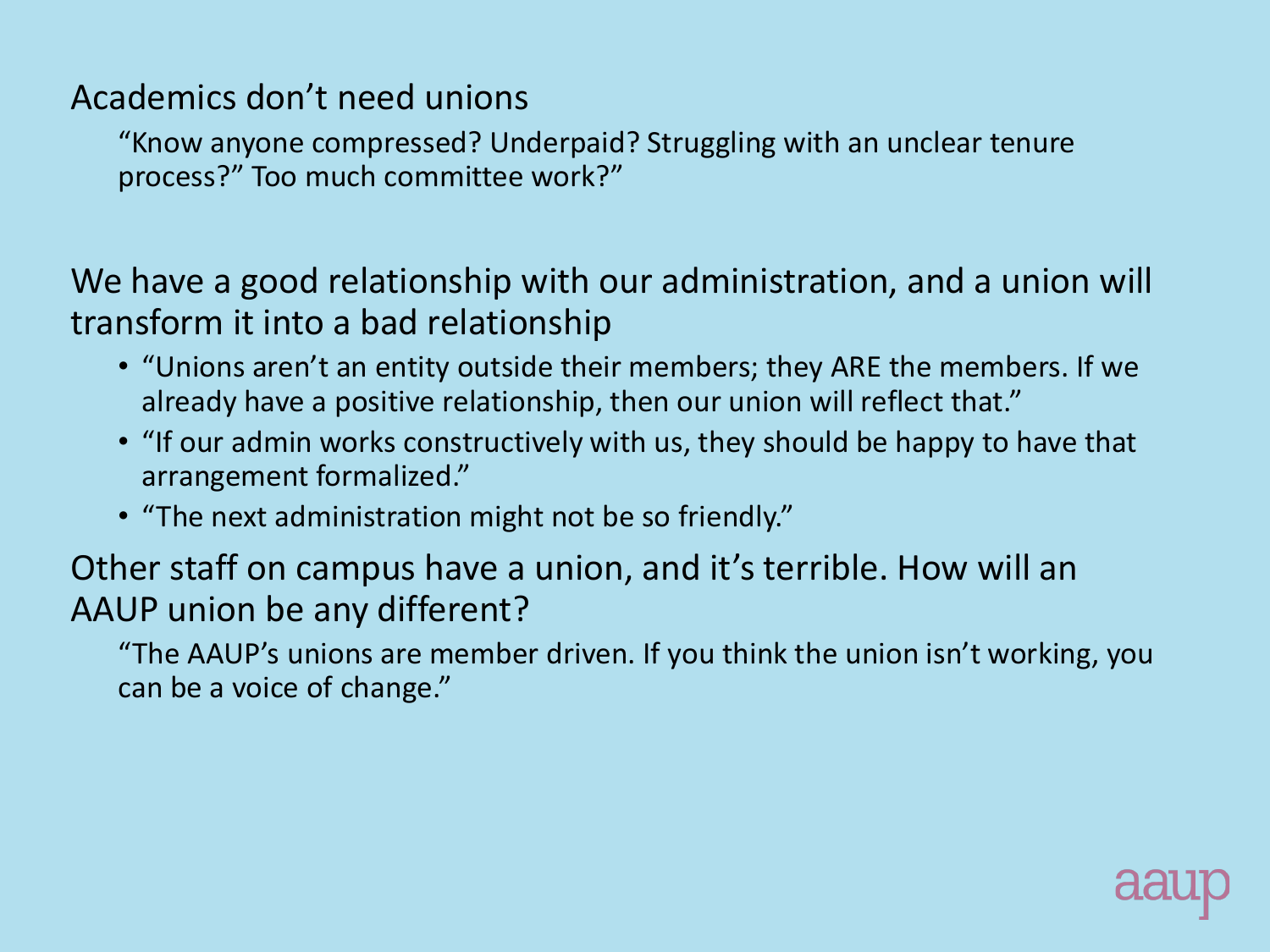#### Membership Forms

During visits, have new members fill out a membership form.

Try to make sure they do it then.

If not, let them know when you'll be back to pick it up!

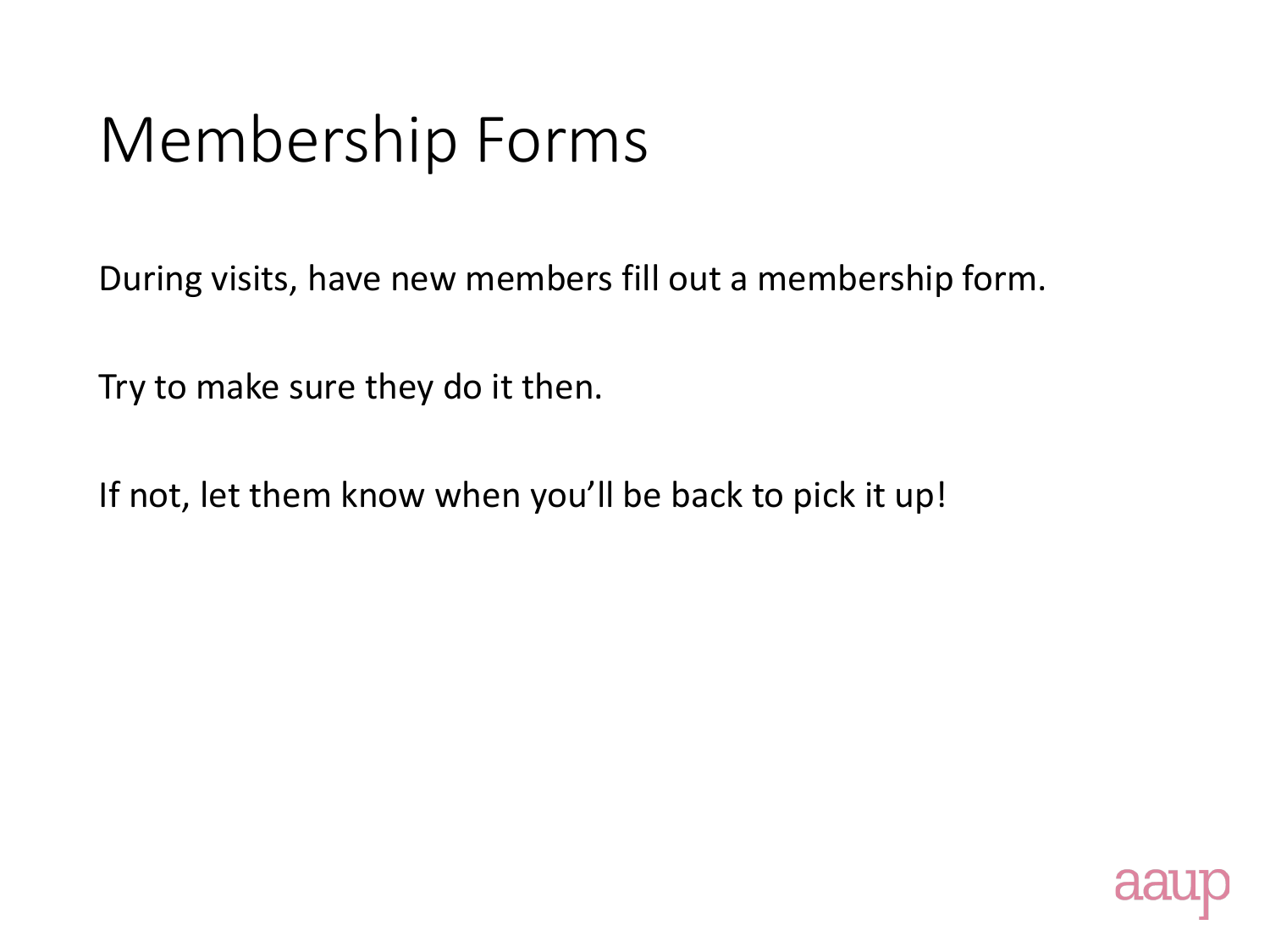#### Contact Sheets

- After finishing a visit, complete a contact sheet for each person. On the sheet, assess them as a 1-4 and write notes.
- The contact sheet is used to find out how many visits it takes to move people and note issues/concerns.
- The goal is to move a member up the scale over the course of visits.

#### **Assessment Scale**

- 1: Activist
- 2: Member
- 3: Undecided
- 4: Anti-union, will not join

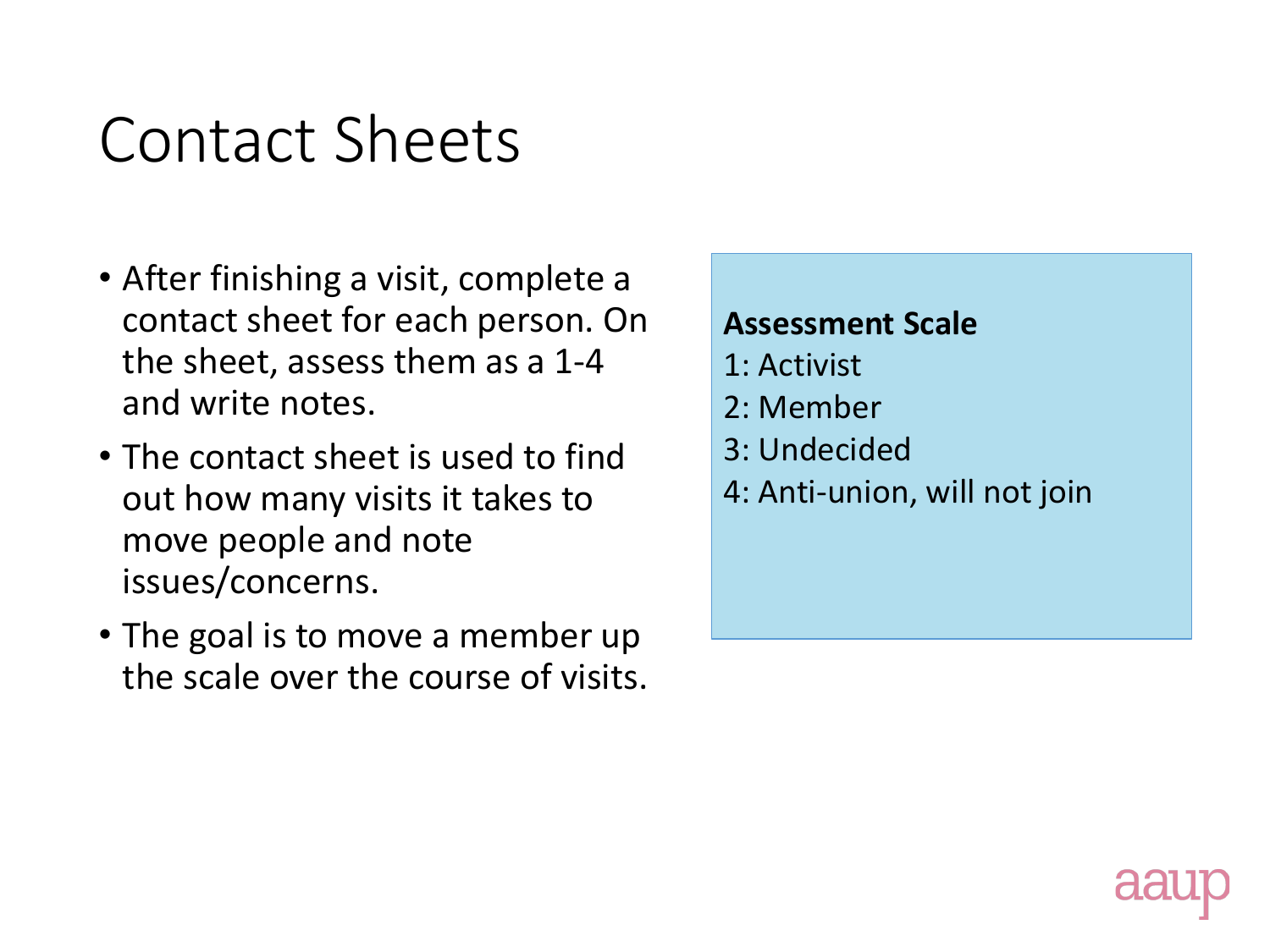### Follow Up!

- It may take several visits to see a member begin to move in their assessment. The average is 6-7 visits before a potential member joins.
- Each rep keeps visiting the same 10 potential members every 2 weeks until they have signed up or stated they will not join.
- Track assessments in a database to see who still needs to be talked to and where membership is strong.
- The OC should meet every two weeks to debrief and to turn in completed membership forms and contact sheets to a data entry person.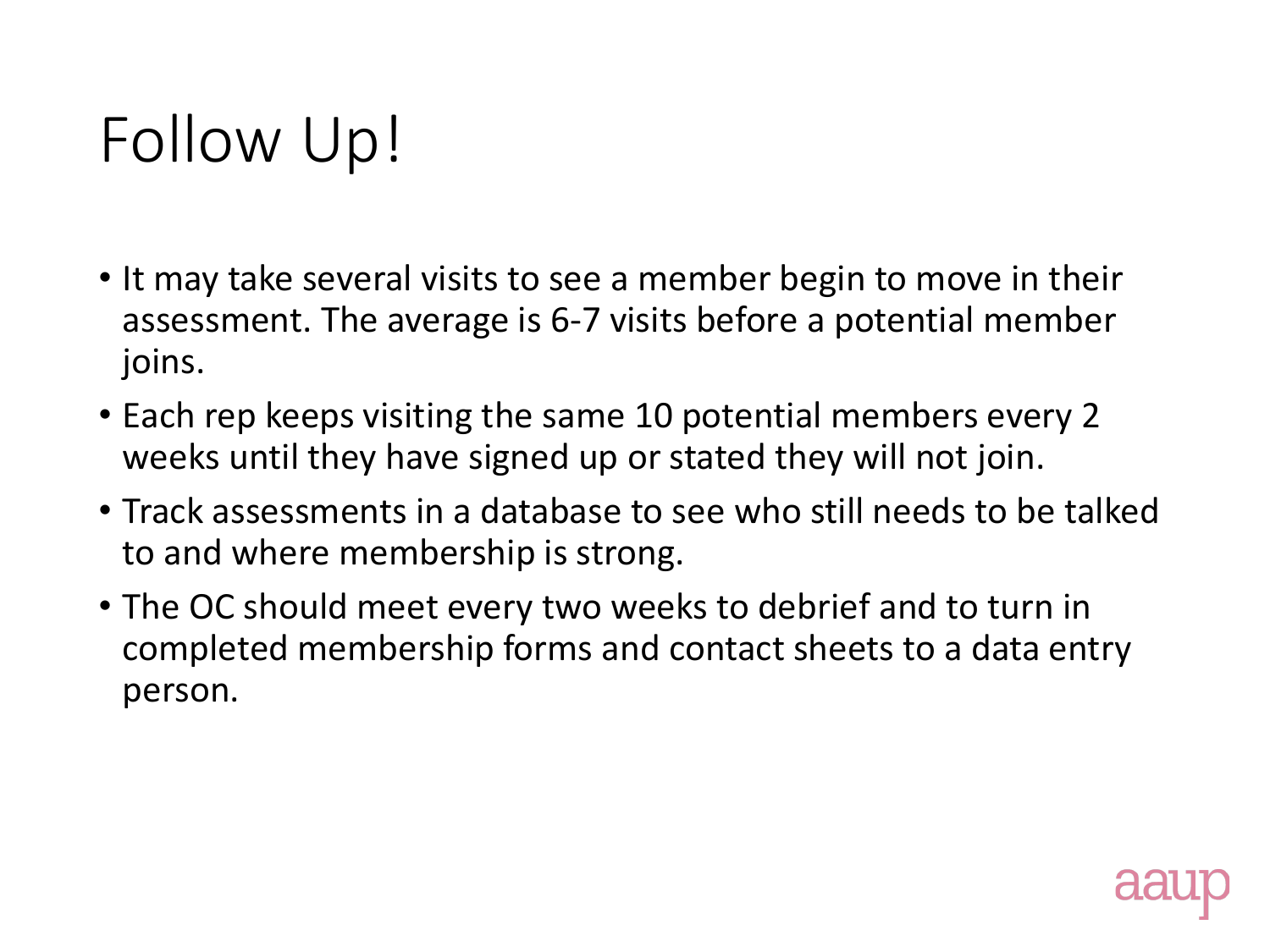#### Materials for Dept. Rep Packets

- Membership forms
- List of potential members
	- Each rep has a list of 10 people
	- Contact sheets
- Lit piece
	- Can be used occasionally as a reason to visit someone yet again. Also to address issues or motive to join.
	- Don't rely on lit. To be introduced during a conversation if necessary, never a substitute for one-on-ones.
- Script
	- Provides an example of how a conversation might go

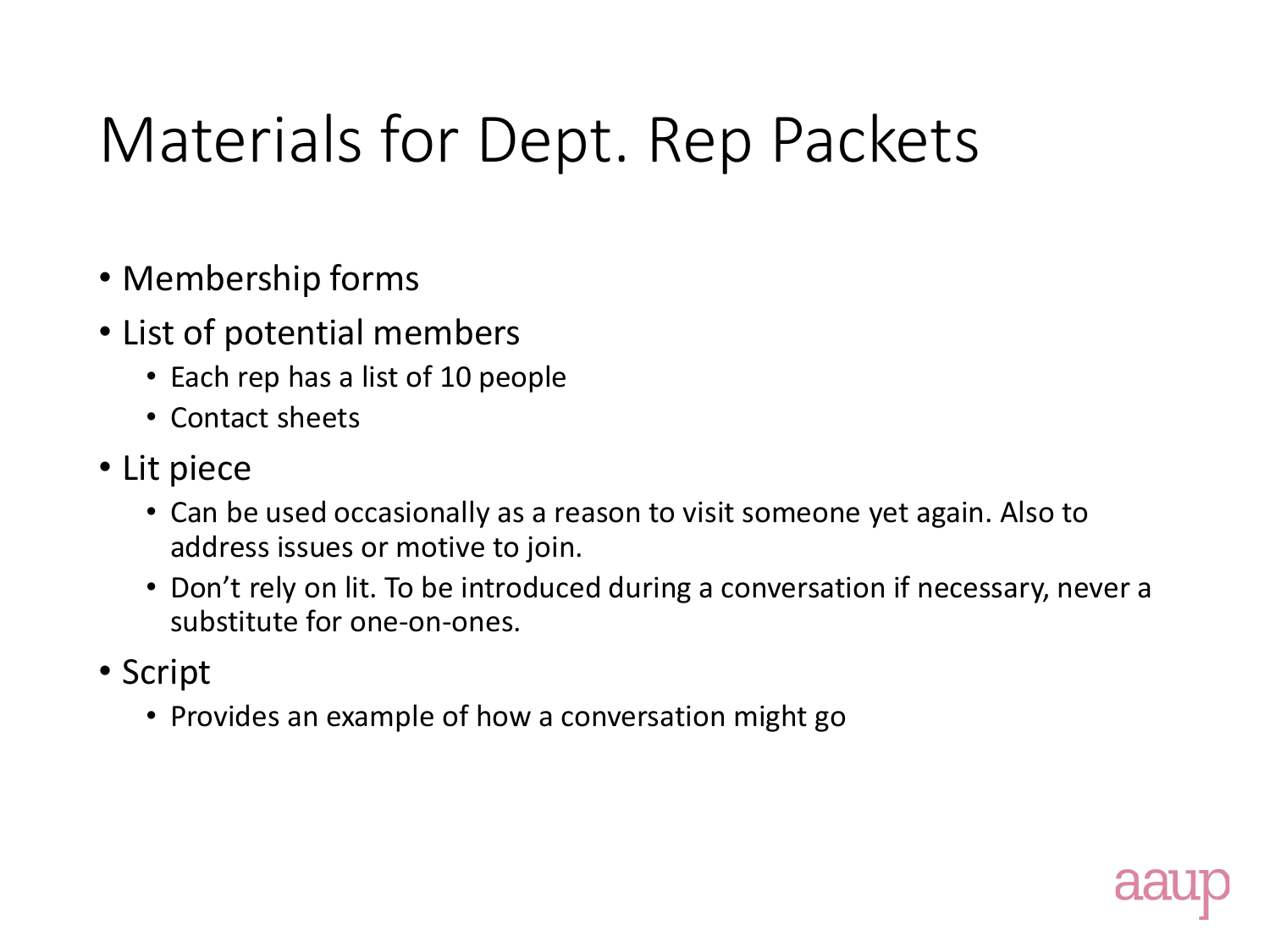#### Keep the Rep Structure in Place

Once the OC has built up the membership, the department rep structure remains in place. It is

- A two-way communication system between the general membership and union leadership
- A system for obtaining commitments for future actions/events (general membership meetings, rallies, protests, other actions/events). Absolutely necessary for ensuring strong turnout!
- A system for organizing new hires each semester